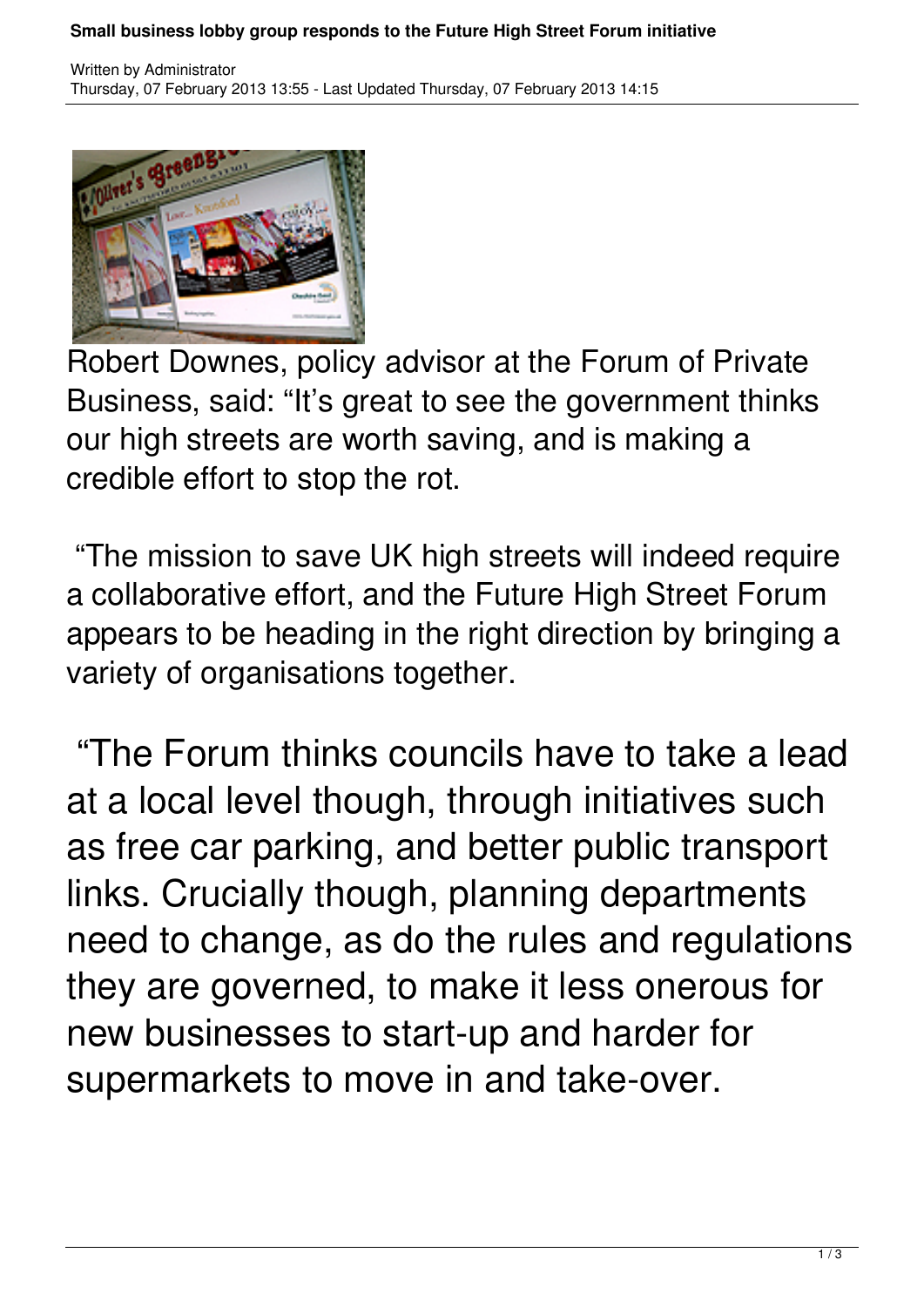**Small business lobby group responds to the Future High Street Forum initiative**

Written by Administrator Thursday, 07 February 2013 13:55 - Last Updated Thursday, 07 February 2013 14:15

 "While the Internet has been blamed for the damage to the high street, we must remember supermarkets have played their part as well. Only recently there've been reports of supermarkets clamouring to take over premises now empty thanks to the collapse of firms such as Jessops and Blockbuster.

 "So what we really need is for authorities to be given new planning powers allowing them to refuse applications by supermarkets if it's likely they will prove detrimental to other businesses already there. Under present laws council planners can only decide an application purely on planning grounds and nothing else.

 "This change would allow councils to effectively safeguard the livelihood of smaller, independent traders and prevent, where necessary, the spread of mini-mart supermarkets which have done so much damage to district town centres in recent years.